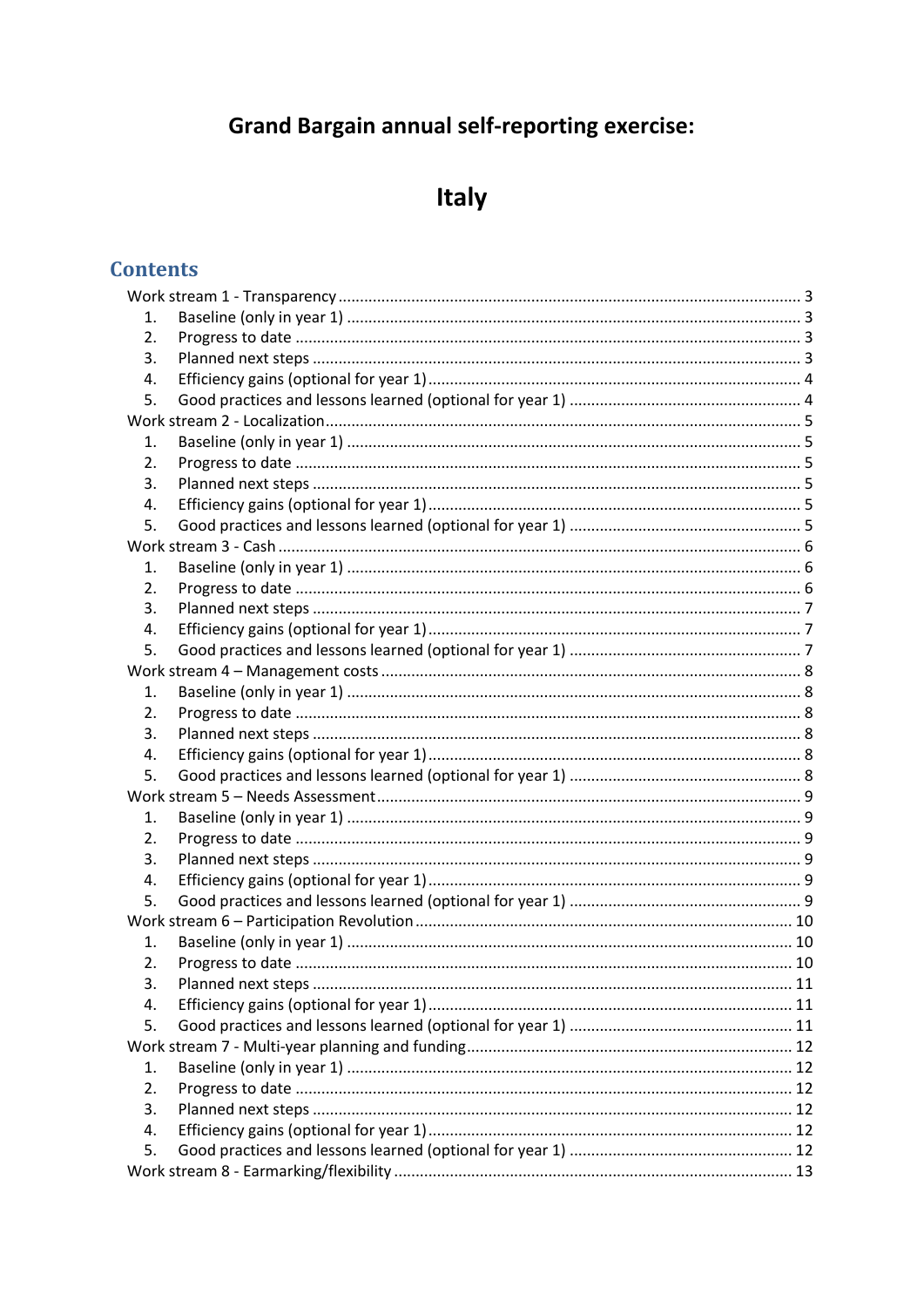| 1.             |  |  |
|----------------|--|--|
| 2.             |  |  |
| 3.             |  |  |
| 4.             |  |  |
| 5.             |  |  |
|                |  |  |
| $\mathbf{1}$ . |  |  |
| 2.             |  |  |
| 3.             |  |  |
| 4.             |  |  |
| 5.             |  |  |
|                |  |  |
| $\mathbf{1}$ . |  |  |
| 2.             |  |  |
| 3.             |  |  |
| 4.             |  |  |
| 5.             |  |  |
|                |  |  |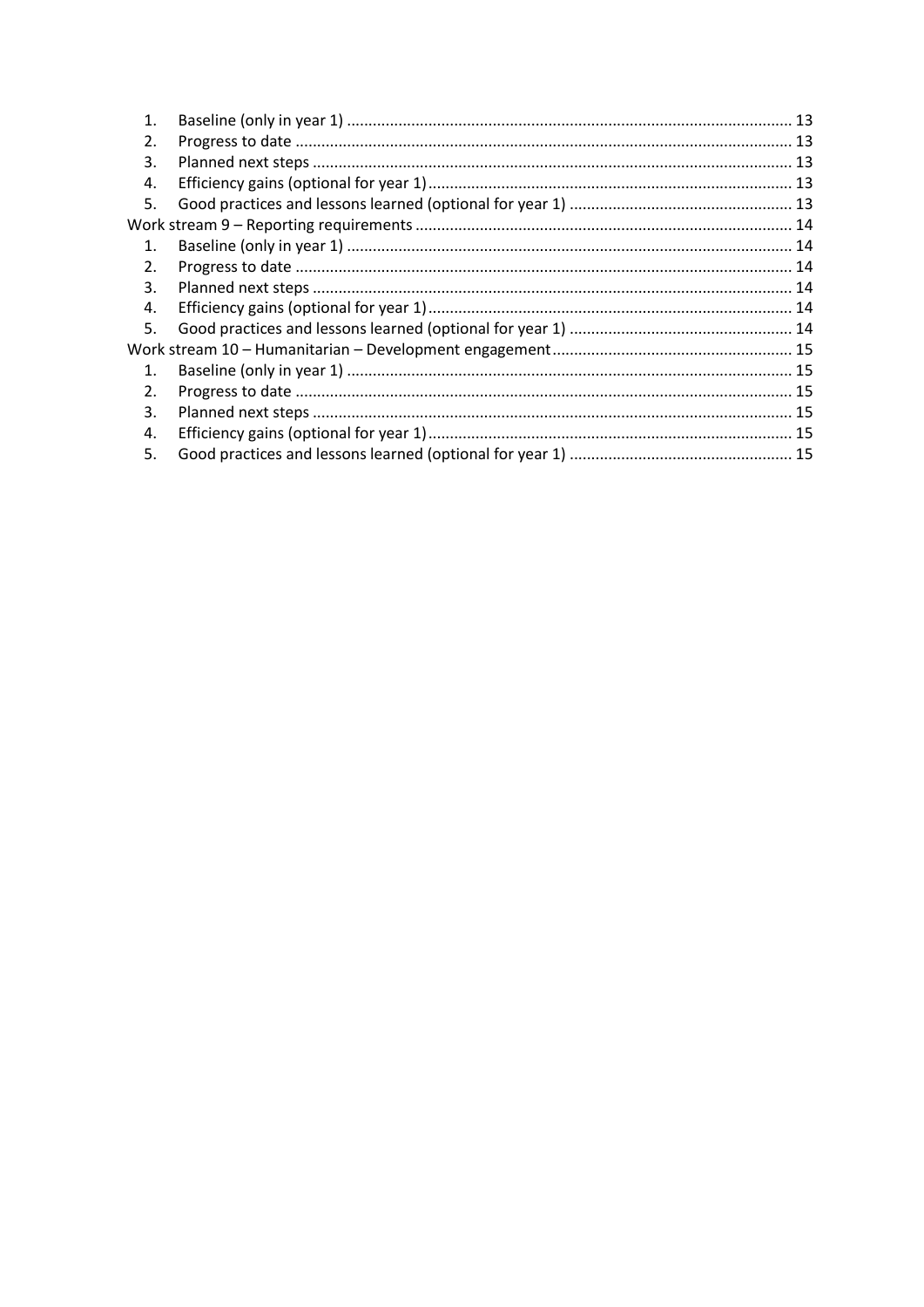## <span id="page-2-1"></span><span id="page-2-0"></span>**Work stream 1 - Transparency**

#### **1. Baseline (only in year 1)**

Where did your organisation stand on the work stream and its commitments when the Grand Bargain was signed?

The reform of the Italian Cooperation created a new body, the Italian Agency for Development Cooperation (Agenzia Italiana per la Cooperazione allo Sviluppo - AICS), in charge of managing development and humanitarian aid programmes since January 2016.

In May 2016:

- 1. AICS released a new web platform and opened profiles on social networks Facebook, Twitter, Instagram in April/ May 2016; AICS opened a YouTube channel in May 2016;
- 2. AICS had not formalized its membership of IATI;
- 3. An open-source platfor[m http://openaid.esteri.it/](http://openaid.esteri.it/) was on the web; this platform was not aligned to IATI standard;
- 4. Project documents: only Funding Decisions (*Delibere*) and call for proposals were published on our website. Most of the other project documents were not public. News on new programmes were published on AICS Newsletter "La Cooperazione Informa";
- 5. Italy regularly published information on new humanitarian programmes on <https://webgate.ec.europa.eu/hac> and, consequently, o[n https://fts.unocha.org](https://fts.unocha.org/) .

## <span id="page-2-2"></span>**2. Progress to date**

Which concrete actions have you taken (both internally and in cooperation with other signatories) to implement the commitments of the work stream?

- 1. AICS web platform and social networks are updated with news and information on new and ongoing humanitarian programmes;
- 2. AICS has formalized its membership of IATI, signing a joint letter with IATI on the  $16<sup>th</sup>$  of December 2016. The membership will commence on 1<sup>st</sup> March 2017;
- 3. A new contract has been signed with a private company to adapt the open-source platform <http://openaid.esteri.it/> to IATI standards and to update it with the requested information on humanitarian and development programmes;
- 4. Project documents: only Funding Decisions (*Delibere*) and call for proposals are published on AICS website. Most of the other project documents are not public. News on new programmes are published on AICS Newsletter "La Cooperazione Informa";
- 5. Italy regularly publishes information on new humanitarian programmes on <https://webgate.ec.europa.eu/hac> and, consequently, o[n https://fts.unocha.org](https://fts.unocha.org/) .

#### <span id="page-2-3"></span>**3. Planned next steps**

What are the specific next steps which you plan to undertake to implement the commitments (with a focus on the next 2 years)?

1. The open-source platform<http://openaid.esteri.it/> will be adapted to IATI standard;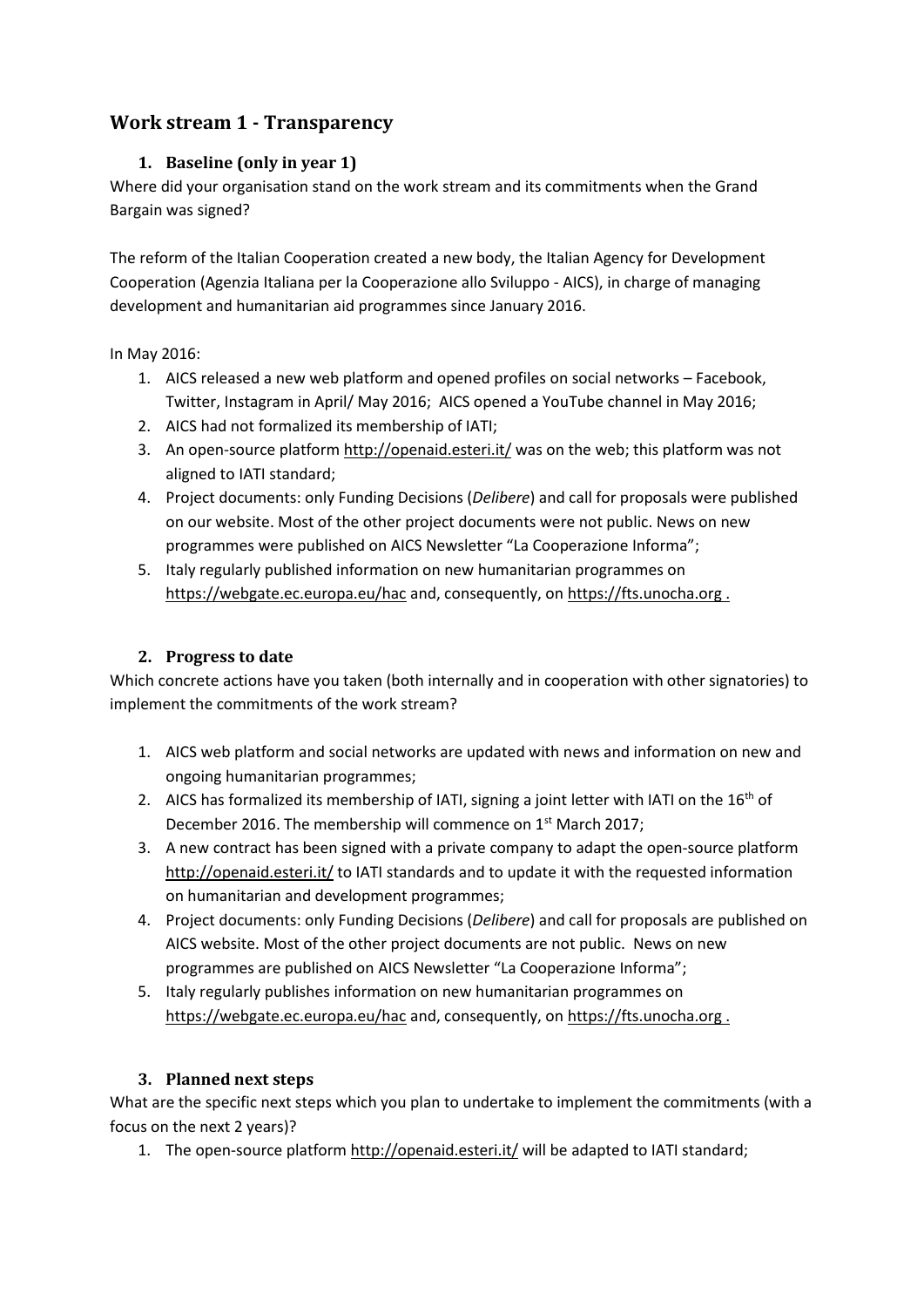- 2. Project information and documents (project proposals, general implementation plans and final reports) will be published on OpenAid;
- 3. Italy will regularly keep on publishing information on new humanitarian programmes on <https://webgate.ec.europa.eu/hac> and, consequently, o[n https://fts.unocha.org](https://fts.unocha.org/).

#### <span id="page-3-0"></span>**4. Efficiency gains (optional for year 1)**

Please indicate, qualitatively, efficiency gains associated with implementation of GB commitments and how they have benefitted your organisation and beneficiaries.

#### <span id="page-3-1"></span>**5. Good practices and lessons learned (optional for year 1)**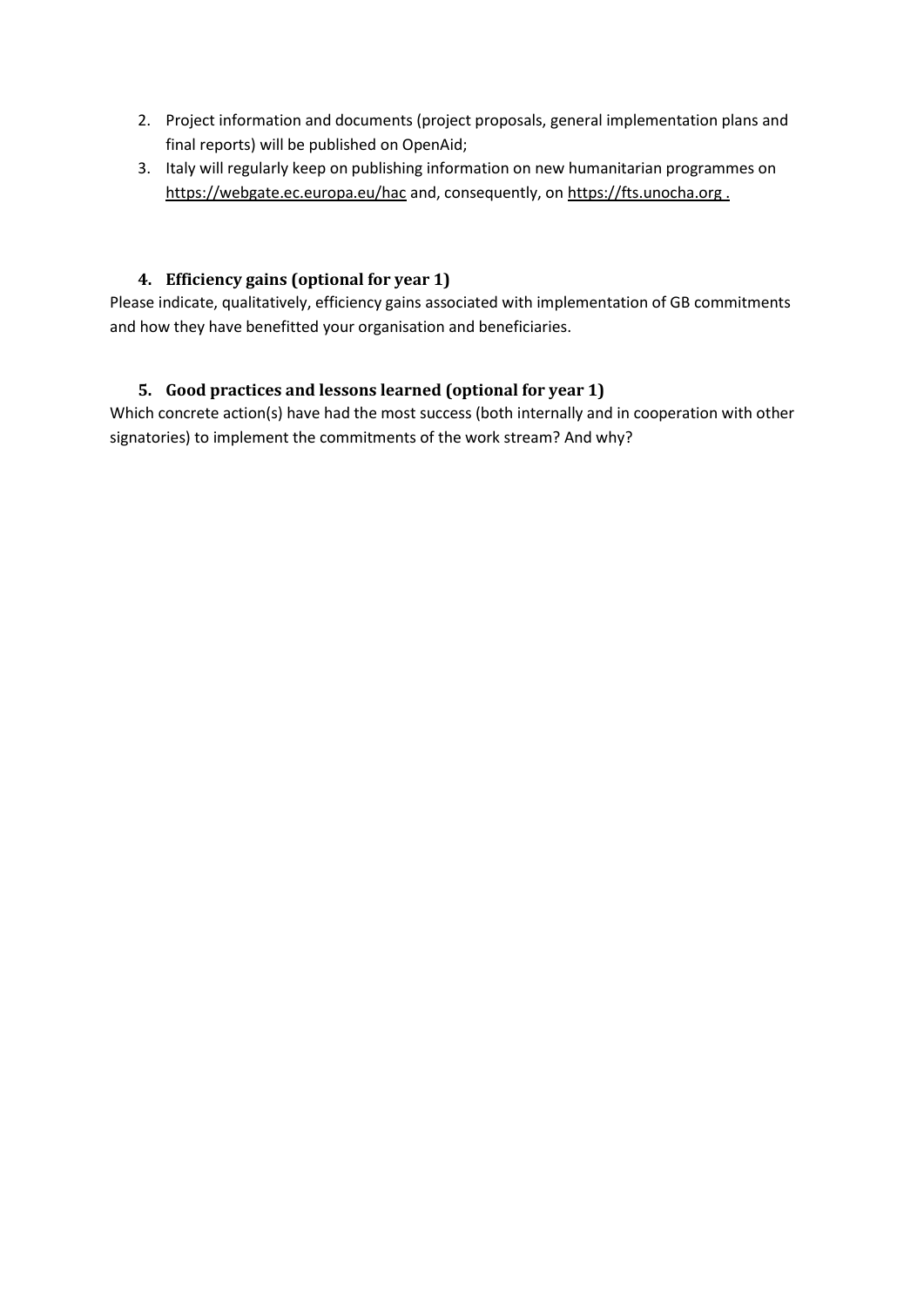## <span id="page-4-1"></span><span id="page-4-0"></span>**Work stream 2 - Localization**

#### **1. Baseline (only in year 1)**

Where did your organisation stand on the work stream and its commitments when the Grand Bargain was signed?

- 1. Italian law and regulation did not allow direct funding to local responders;
- 2. In 2015 Italy funded IFRC programmes for a total amount of 1.695.000 Euro.

#### <span id="page-4-2"></span>**2. Progress to date**

Which concrete actions have you taken (both internally and in cooperation with other signatories) to implement the commitments of the work stream?

- 1. New procedures have been approved on the  $25<sup>th</sup>$  of July 2016 to allow local civil society organisations to submit humanitarian project proposals to AICS. Local CSOs are eligible to funding if they had previous partnerships with CSOs registered in Italy (so called "graduation");
- 2. In 2016 Italy funded IFRC programmes for a total amount of 3.300.000 Euro.

#### <span id="page-4-3"></span>**3. Planned next steps**

What are the specific next steps which you plan to undertake to implement the commitments (with a focus on the next 2 years)?

- 1. We consider localization a key driver to enhance efficiency and sustainability of humanitarian programmes, especially in LRRD activities. However, we recognize that involving local actors as direct beneficiaries of funding is challenging. Besides new norms and procedures, concrete obstacles still remain to enable direct funding to local CSOs, such as language and simplification of administrative procedures. Monitoring system also need to be adapted in order to allow a sound assessment of the local CSOs capacity. We are planning to work on that.
- 2. We will also work to strengthen partnerships and consortia between international and local CSOs, which is fundamental to enhance the capacity of local CSOs and avoid competition. International actors should be responsible of enhancing the capacity of local responders.

## <span id="page-4-4"></span>**4. Efficiency gains (optional for year 1)**

Please indicate, qualitatively, efficiency gains associated with implementation of GB commitments and how they have benefitted your organisation and beneficiaries.

## <span id="page-4-5"></span>**5. Good practices and lessons learned (optional for year 1)**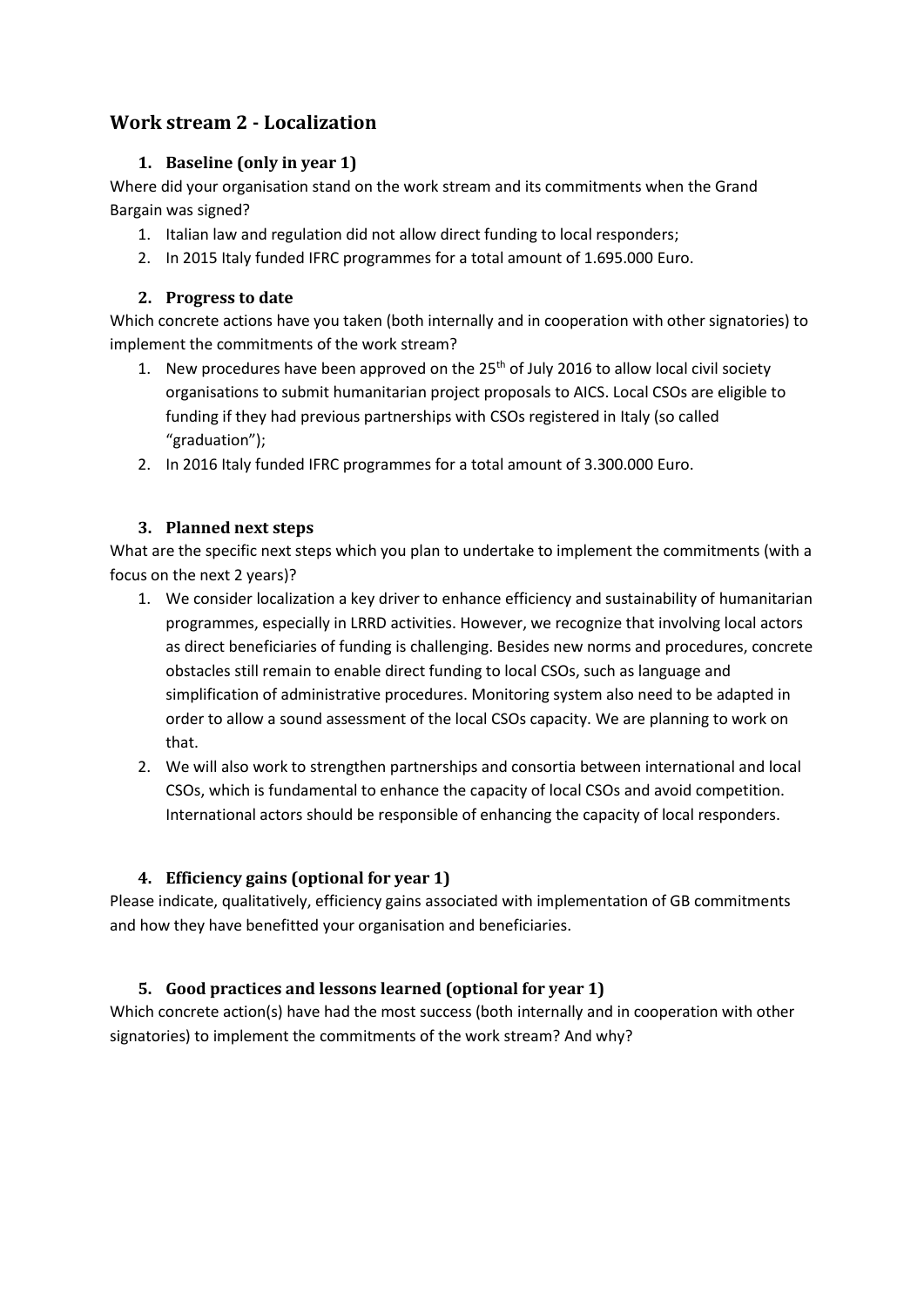#### <span id="page-5-1"></span><span id="page-5-0"></span>**Work stream 3 - Cash**

#### **1. Baseline (only in year 1)**

Where did your organisation stand on the work stream and its commitments when the Grand Bargain was signed?

1. From January 2015 to April 2016, the Italian Cooperation has implemented the Program "*Emergency initiative to strengthen the resilience of Syrian refugees and host communities in Lebanon"* with the aim of supporting selected municipalities in the construction or rehabilitation of public infrastructure through the temporary employment of Syrian refugees and vulnerable Lebanese in the host communities. The support provided to the municipalities and the employment of a large number of unskilled workers allowed the Italian Cooperation to foster social cohesion between the Syrian and host communities, provided humanitarian assistance to the most vulnerable groups and helped to stimulate local economies.

The Program has adopted the *Standard Operating Procedures for Cash for Work Projects in Lebanon*, developed by the *Livelihoods working group* established in response to the Syria crisis. In line with these procedures, the Program has employed unskilled workers for about 23 days of work in exchange of a financial incentive of 20 US\$ per day. In total, the Program involved in the temporary employment scheme 3,234 beneficiaries (65% Syrian and 35% Lebanese), out of which 14% are women. On average, each beneficiary received 460 US\$. The impact of the Program is shown by the fact that the monthly expenditure for the purchase of basic items for a family of five refugees in Lebanon is estimated at US\$ 435 (source: *Vulnerability Assessment of Syrian Refugees in Lebanon*, 2015). The Syrian refugees were more motivated to be involved in cash for work initiatives than the Lebanese citizens, who are generally interested in more stable employment opportunities. The involvement of women was negatively affected by the social and cultural context in the program's catchment area and by the type of activities undertaken, which often require a huge physical effort. Children and people with disabilities were not directly involved in the temporary employment scheme, but their presence in the household was a criterion used in the selection of the direct beneficiaries. The financial incentive has allowed the beneficiaries to respond in the short term to their basic needs and has presumably reduced their negative coping mechanisms.

The Program was implemented in partnership with nine Italian NGOs selected through a Call for Proposals.

- 2. Italy supports multilateral programmes (ILO, WFP, Madad Fund) providing assistance through cash, especially in the Syrian crisis.
- 3. In 2015, Italy is also seeking new ways of generating funds. In partnership with DFID the IC funded the Programme "Agriculture and Livestock Support for Syrian People", implemented by **CIHEAM Bari** and aiming at strengthening the resilience of rural communities, supporting the stabilisation process and the mitigation of local conflict. The program operates primarily through technical assistance, delivery of inputs and services - through a revolving fund: the farmers / breeders are paying 70 – 80% of the cost of inputs and services that they receive and no "free distribution" is made. Total amount funded in 2015: 2,3 million euro.

#### <span id="page-5-2"></span>**2. Progress to date**

Which concrete actions have you taken (both internally and in cooperation with other signatories) to implement the commitments of the work stream?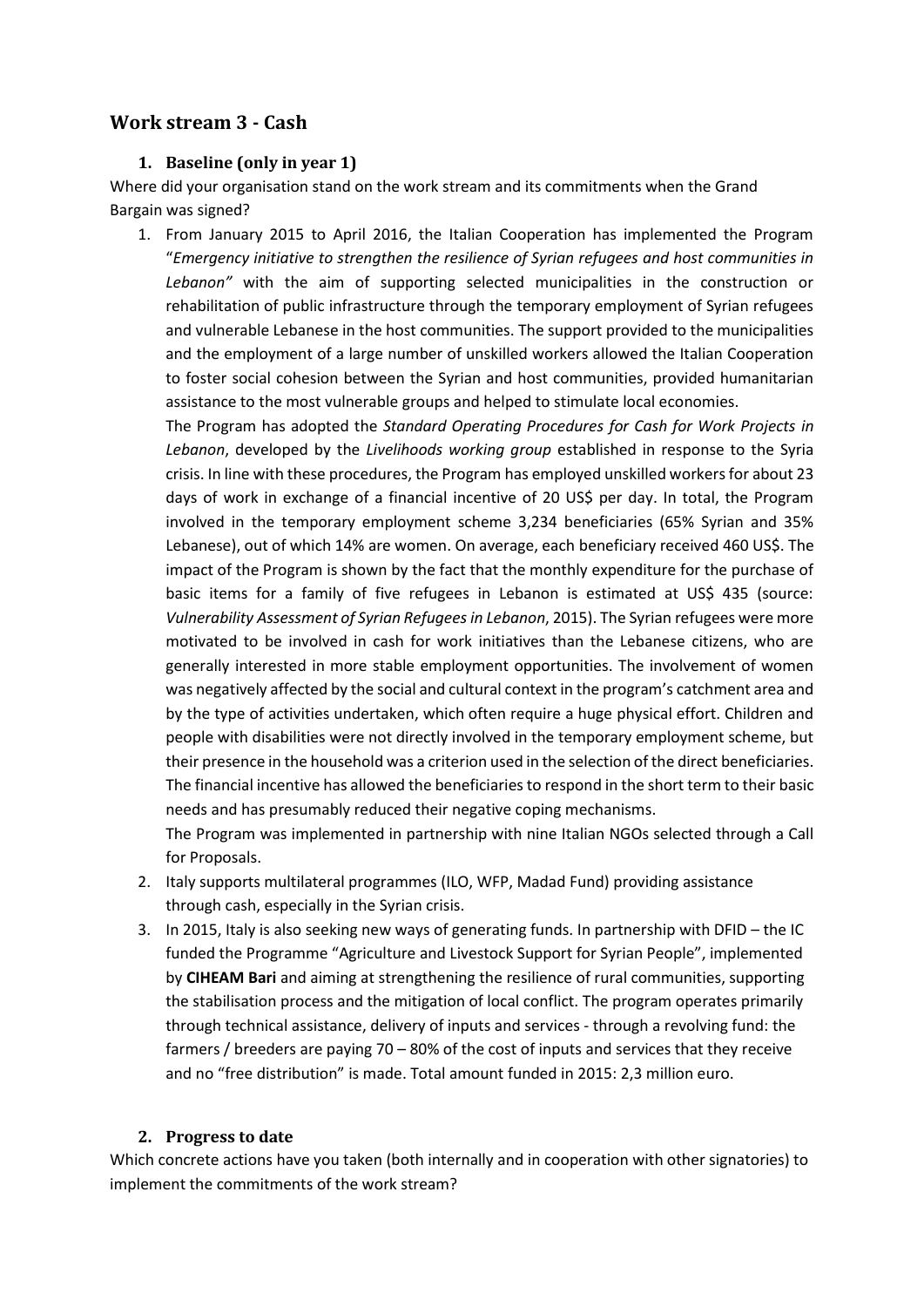- 1. In June 2016, the Italian Cooperation launched an initiative focusing to support selected Lebanese municipalities in the construction or rehabilitation of public infrastructure through the temporary employment of Syrian refugees and host communities. The Program is implemented in partnership with seven Italian NGOs selected through a Call for Proposals. Planned activities are scheduled from June 2016 to October 2017.The Program has adopted the same methodology explained in the previous paragraph. The Program targets 2.500 direct beneficiaries of cash for work initiatives.
- 2. Italy keeps supporting multilateral programmes (ILO, WFP, Madad Fund) providing assistance through cash, especially in the Syrian crisis.
- 3. **CIHEAM Bari:** Till 3rd February 2017 the sum of USD 768,471 has been collected from Syrian farmers/breeders and the program is already using these funds to purchase additional inputs, which will increase the revolving funds. These inputs and services are provided to farmers and breeders in order to improve the agriculture and livestock production and economy. The increasing productions are generating additional income for the rural families and improving their resilience.

#### <span id="page-6-0"></span>**3. Planned next steps**

What are the specific next steps which you plan to undertake to implement the commitments (with a focus on the next 2 years)?

- 1. The Italian Cooperation is currently exploring the opportunity to increase its cash assistance activities in Lebanon through:
	- A financial contribution to WFP for a Program focusing on the distribution to vulnerable Syrian refugees of prepaid credit cards to be used to purchase food items;
	- The implementation of a Program on multi-purpose cash assistance to Syrian refugees and host communities.
- 2. Italy continues its support to multilateral programmes (ILO, WFP, Madad Fund) providing assistance through cash, especially in the Syrian crisis.
- 3. **CIHEAM Bari:** The program is currently scoping the feasibility of expanding to the North-East and South of Syria with additional agriculture centres managed remotely from Turkey , Lebanon and Jordan. An additional 1.3 mil Euro should be approved by the Italian Board shortly with the aim of expanding the geographical scope of the intervention.

#### <span id="page-6-1"></span>**4. Efficiency gains (optional for year 1)**

Please indicate, qualitatively, efficiency gains associated with implementation of GB commitments and how they have benefitted your organisation and beneficiaries.

#### <span id="page-6-2"></span>**5. Good practices and lessons learned (optional for year 1)**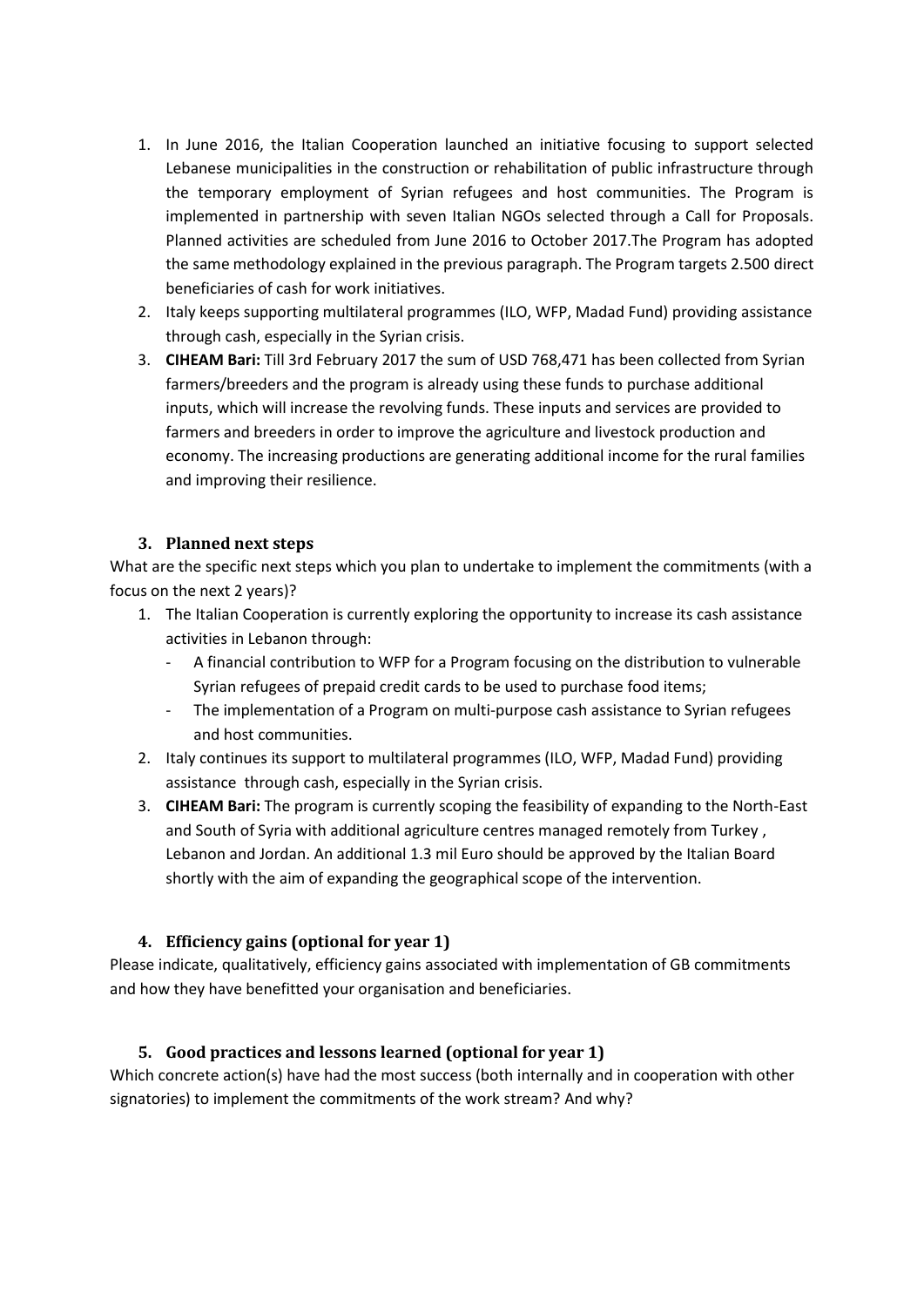## <span id="page-7-1"></span><span id="page-7-0"></span>**Work stream 4 – Management costs**

#### **1. Baseline (only in year 1)**

Where did your organisation stand on the work stream and its commitments when the Grand Bargain was signed?

- 1. CSOs are strongly encouraged to submit project proposals with management costs lower than 25% of the amount of the contribution requested to the Italian Cooperation (IC);
- 2. Indirect costs of CSOs projects cannot exceed 7% of the amount of IC contribution;
- 3. AICS has not established thresholds for multilateral programmes, however overheads are generally kept lower than 7% of the amount of the contribution requested to the IC.
- 4. AICS does not have thresholds for management costs in programmes directly managed by the IC.

#### <span id="page-7-2"></span>**2. Progress to date**

Which concrete actions have you taken (both internally and in cooperation with other signatories) to implement the commitments of the work stream? None

#### <span id="page-7-3"></span>**3. Planned next steps**

What are the specific next steps which you plan to undertake to implement the commitments (with a focus on the next 2 years)?

<span id="page-7-4"></span>None

#### **4. Efficiency gains (optional for year 1)**

Please indicate, qualitatively, efficiency gains associated with implementation of GB commitments and how they have benefitted your organisation and beneficiaries.

#### <span id="page-7-5"></span>**5. Good practices and lessons learned (optional for year 1)**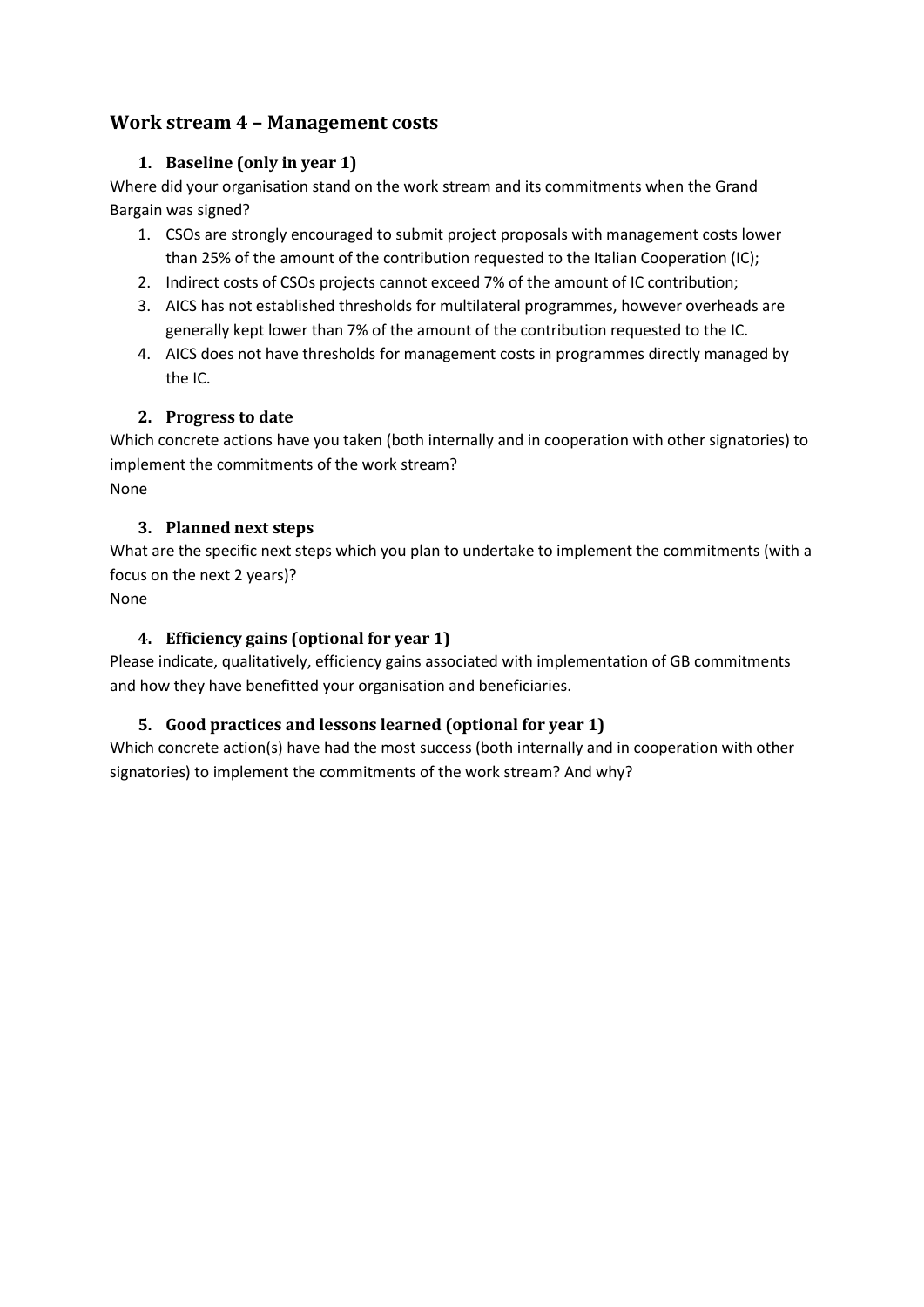## <span id="page-8-1"></span><span id="page-8-0"></span>**Work stream 5 – Needs Assessment**

#### **1. Baseline (only in year 1)**

Where did your organisation stand on the work stream and its commitments when the Grand Bargain was signed?

#### <span id="page-8-2"></span>**2. Progress to date**

Which concrete actions have you taken (both internally and in cooperation with other signatories) to implement the commitments of the work stream?

#### <span id="page-8-3"></span>**3. Planned next steps**

What are the specific next steps which you plan to undertake to implement the commitments (with a focus on the next 2 years)?

#### <span id="page-8-4"></span>**4. Efficiency gains (optional for year 1)**

Please indicate, qualitatively, efficiency gains associated with implementation of GB commitments and how they have benefitted your organisation and beneficiaries.

#### <span id="page-8-5"></span>**5. Good practices and lessons learned (optional for year 1)**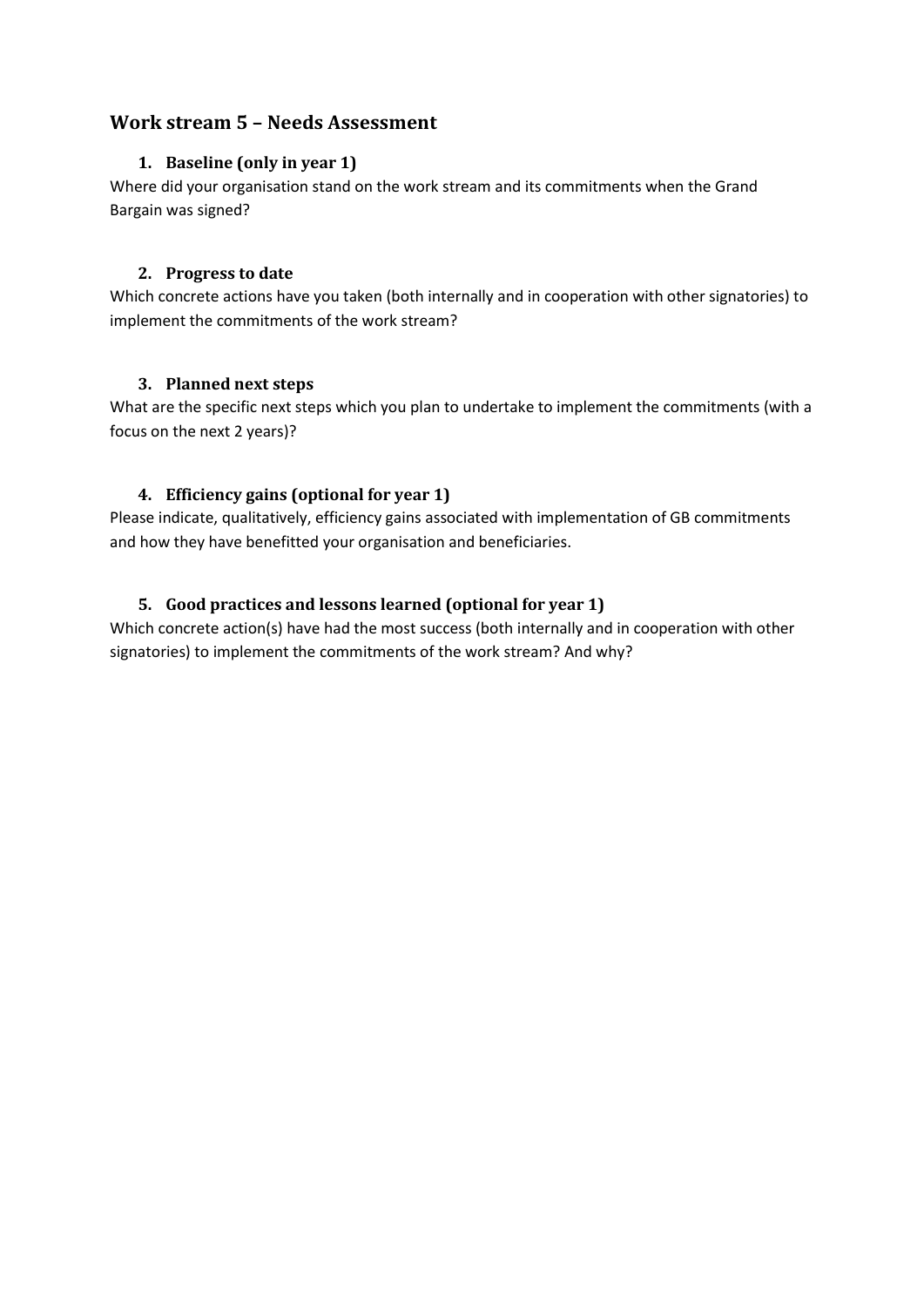## <span id="page-9-1"></span><span id="page-9-0"></span>**Work stream 6 – Participation Revolution**

#### **1. Baseline (only in year 1)**

Where did your organisation stand on the work stream and its commitments when the Grand Bargain was signed?

In relation to flexibility of the humanitarian programmes:

- a. Programme budgets could be reallocated **within results** up to a maximum of 15% of the total amount of the budget. For bigger amounts, reallocations are allowed upon authorisation by HQ.
- b. Programme budgets could be reallocated **between results** upon authorisation.
- c. Temporal extensions were also allowed for a maximum project duration of 12 month, unless the crisis persisted.
- d. Reallocations could not allow the increase of the maximum contribution authorised.
- e. CSOs' project could also be amended to adapt them to the evolving circumstances and the related humanitarian needs. Reallocations could never include the increase of the maximum contribution authorised.

#### **2. Progress to date**

<span id="page-9-2"></span>Which concrete actions have you taken (both internally and in cooperation with other signatories) to implement the commitments of the work stream?

New procedures and project formats were approved by AICS in October 2016. This new formats:

- a. introduce more flexibility to adapt bilateral programmes to the evolving circumstances and to the related humanitarian needs. Programme budgets can be reallocated within or between **sectors** up to a maximum of 15% of the total amount of the budget. For bigger amounts, reallocations are allowed upon authorisation by HQ. Temporal extensions are also allowed for a maximum project duration of 12 month, unless the crisis persists. Reallocations can never include the increase of the maximum contribution authorised.
- b. Project formats and monitoring reports have a specific focus on beneficiaries with specific regard to women, children and people with disabilities - underlining the need to include them since the formulation of projects and throughout the implementation of activities.
- c. CSOs' project can also be amended to adapt them to the evolving circumstances and to the related humanitarian needs. Reallocations can never include the increase of the maximum contribution authorised.
- d. Italy endorsed the Charter on inclusion of persons with disabilities in humanitarian action. We introduced specific markers to verify the compliance of proposals to the principles listed in our Vademecum on Disability and Humanitarian Aid; we identified 3 focal points at HQ level and 12 focal points at field level, in order to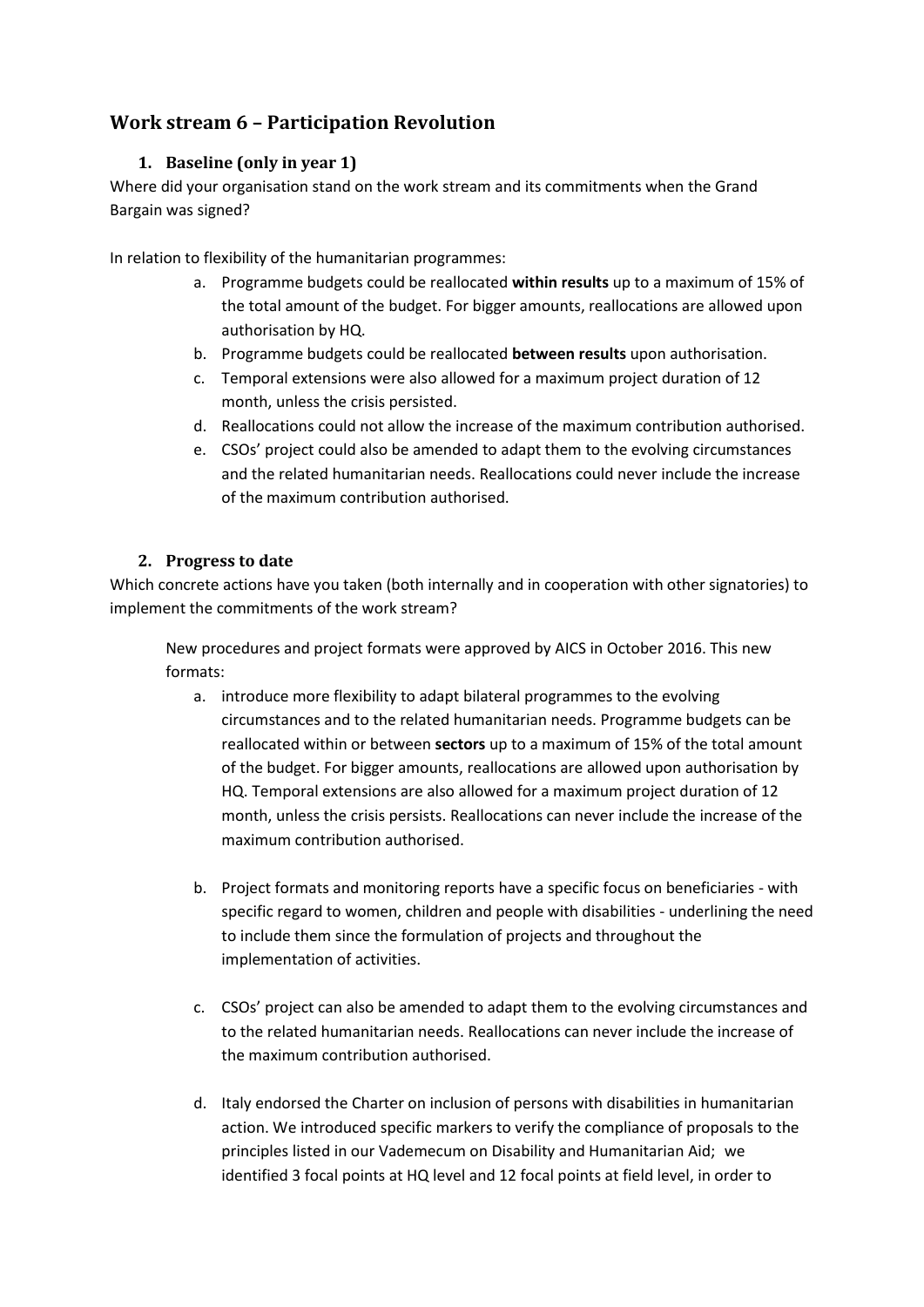mainstream the issue of disability within humanitarian aid programmes and manage specific actions for people with disabilities.

#### **3. Planned next steps**

<span id="page-10-0"></span>What are the specific next steps which you plan to undertake to implement the commitments (with a focus on the next 2 years)?

> a. In line with the *Charter on inclusion of persons with disabilities in humanitarian action*, we are planning to fund new programmes to be implemented in emergency situations not only to include people with disabilities in humanitarian projects but also to collect quantitative and qualitative data, train humanitarian staff, raise awareness and advocate on the need of persons with disabilities. With this in mind, a pilot project will be launched in Jordan in 2017.

#### <span id="page-10-1"></span>**4. Efficiency gains (optional for year 1)**

Please indicate, qualitatively, efficiency gains associated with implementation of GB commitments and how they have benefitted your organisation and beneficiaries.

#### <span id="page-10-2"></span>**5. Good practices and lessons learned (optional for year 1)**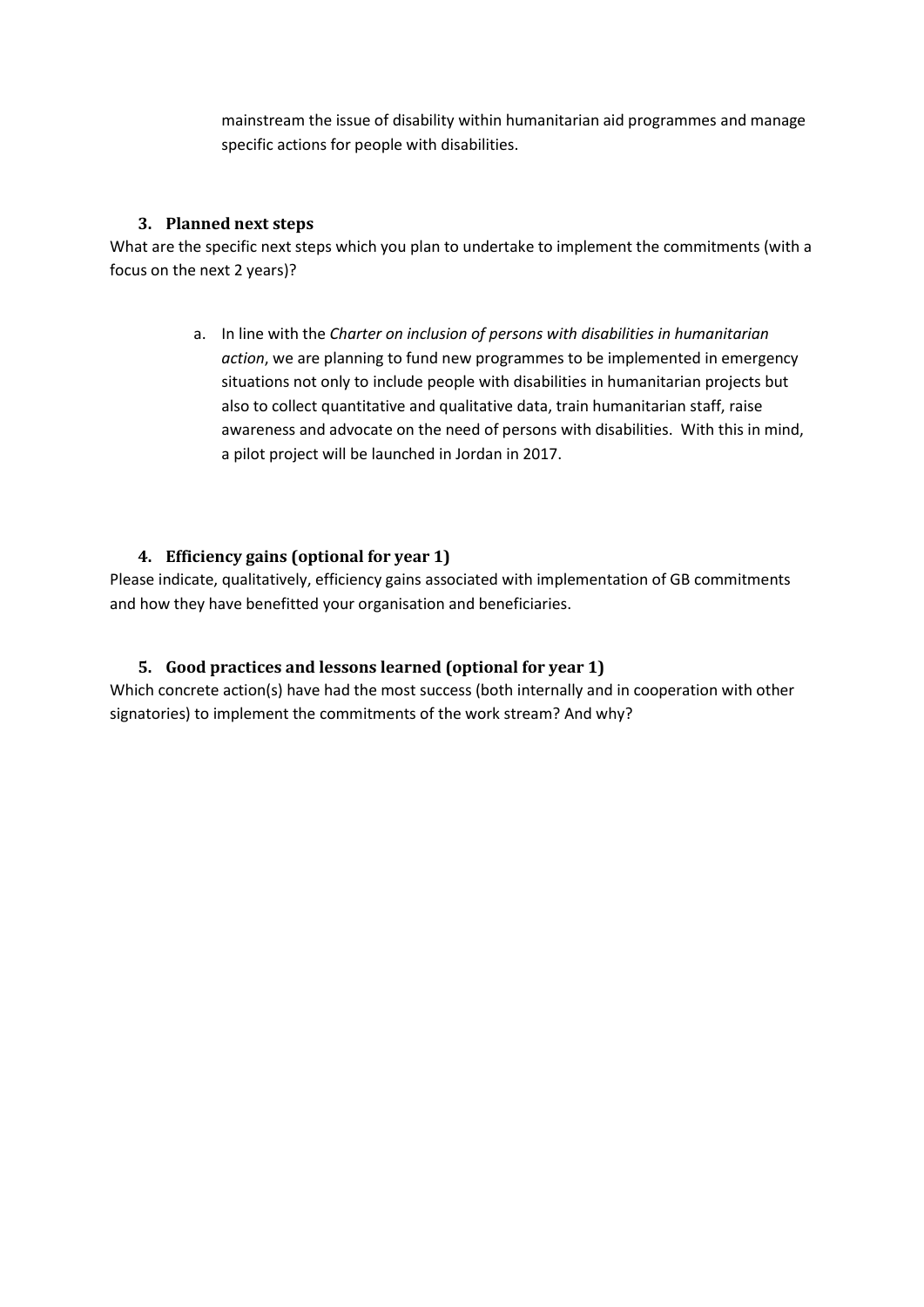## <span id="page-11-1"></span><span id="page-11-0"></span>**Work stream 7 - Multi-year planning and funding**

#### **1. Baseline (only in year 1)**

Where did your organisation stand on the work stream and its commitments when the Grand Bargain was signed?

<span id="page-11-2"></span>Humanitarian programmes had a maximum duration of 12 months, unless the crisis persisted.

#### **2. Progress to date**

Which concrete actions have you taken (both internally and in cooperation with other signatories) to implement the commitments of the work stream?

Humanitarian programmes have a maximum duration of 12 months, unless the disaster persists.

#### <span id="page-11-3"></span>**3. Planned next steps**

What are the specific next steps which you plan to undertake to implement the commitments (with a focus on the next 2 years)?

We are investigating ways to fund multi-year programmes, especially to link humanitarian programmes to development initiatives.

#### <span id="page-11-4"></span>**4. Efficiency gains (optional for year 1)**

Please indicate, qualitatively, efficiency gains associated with implementation of GB commitments and how they have benefitted your organisation and beneficiaries.

#### <span id="page-11-5"></span>**5. Good practices and lessons learned (optional for year 1)**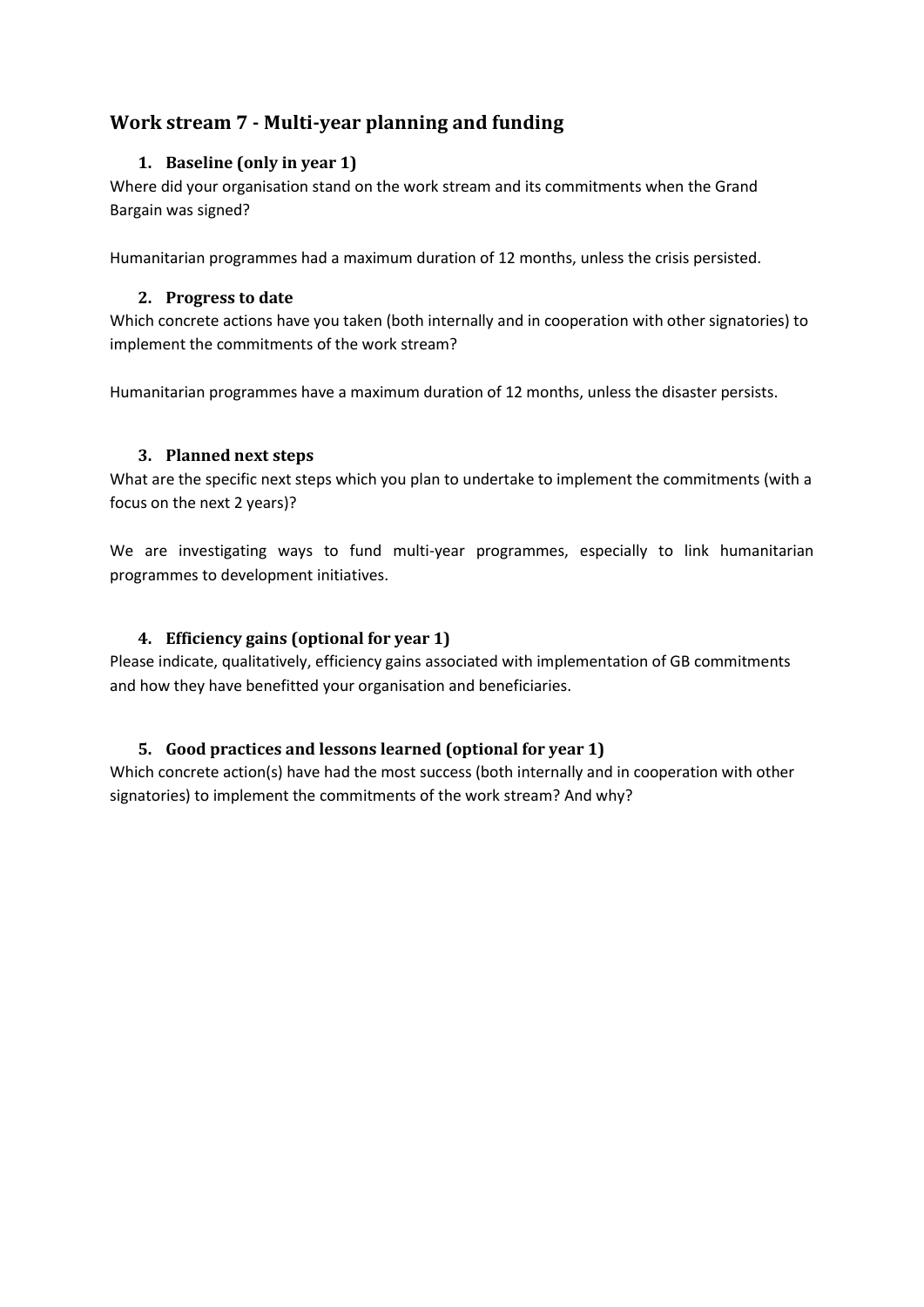## <span id="page-12-1"></span><span id="page-12-0"></span>**Work stream 8 - Earmarking/flexibility**

#### **1. Baseline (only in year 1)**

Where did your organisation stand on the work stream and its commitments when the Grand Bargain was signed?

• The Italian contribution to CERF was of 1 million euro

#### <span id="page-12-2"></span>**2. Progress to date**

Which concrete actions have you taken (both internally and in cooperation with other signatories) to implement the commitments of the work stream?

• The Italian contribution to CERF was doubled (2 million euro)

#### <span id="page-12-3"></span>**3. Planned next steps**

What are the specific next steps which you plan to undertake to implement the commitments (with a focus on the next 2 years)?

 Italy will investigate other ways to increase unearmarking, including ways to widen our support to pooled funds.

#### <span id="page-12-4"></span>**4. Efficiency gains (optional for year 1)**

Please indicate, qualitatively, efficiency gains associated with implementation of GB commitments and how they have benefitted your organisation and beneficiaries.

#### <span id="page-12-5"></span>**5. Good practices and lessons learned (optional for year 1)**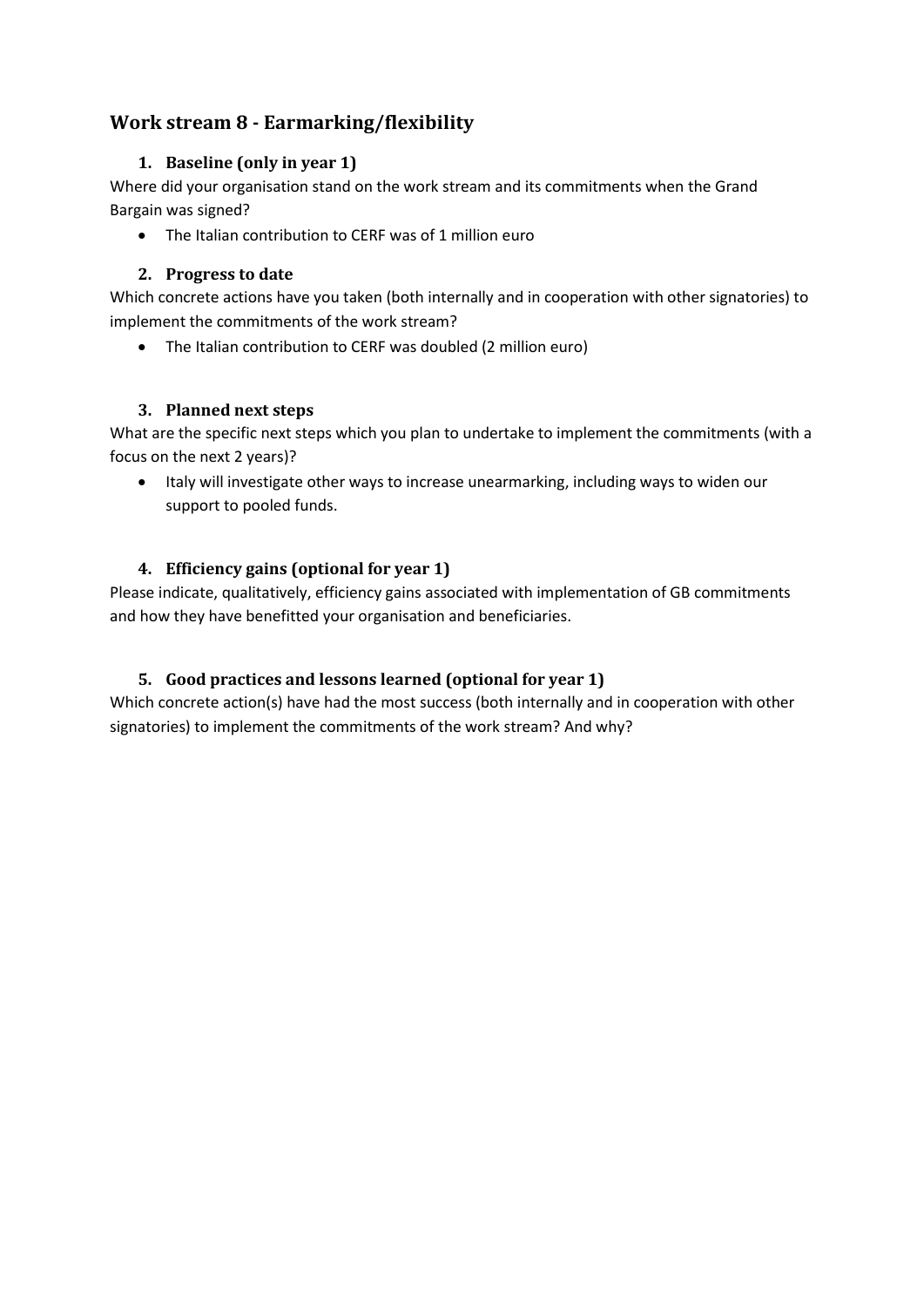## <span id="page-13-1"></span><span id="page-13-0"></span>**Work stream 9 – Reporting requirements**

#### **1. Baseline (only in year 1)**

Where did your organisation stand on the work stream and its commitments when the Grand Bargain was signed?

 Since 2009, the Italian Cooperation (IC) started a process to standardise its proposals and reporting formats, in order to simplify and harmonise them. Simplified project formats were available for CSOs projects and for bilateral programmes managed by IC field offices.

#### <span id="page-13-2"></span>**2. Progress to date**

Which concrete actions have you taken (both internally and in cooperation with other signatories) to implement the commitments of the work stream?

- In October 2016 new formats have been approved, introducing more flexibility in the selection of indicators but – at the same time – requesting a better definition of the same indicators in order to improve the analysis of results achieved by programmes / projects.
- Regarding multilateral programmes, Italy does not request multilateral organizations to use a specific reporting format; however a narrative report is highly recommended, according to templates used by different partner's organizations. Project amendments are also allowed upon request.

#### <span id="page-13-3"></span>**3. Planned next steps**

What are the specific next steps which you plan to undertake to implement the commitments (with a focus on the next 2 years)?

• In the frame of the EU commitments for the WHS and of the new implementation plan of the European Consensus on Humanitarian Aid, we are planning to work together with the European Commission and EU Member States on the harmonisation of reporting requirements.

#### <span id="page-13-4"></span>**4. Efficiency gains (optional for year 1)**

Please indicate, qualitatively, efficiency gains associated with implementation of GB commitments and how they have benefitted your organisation and beneficiaries.

#### <span id="page-13-5"></span>**5. Good practices and lessons learned (optional for year 1)**